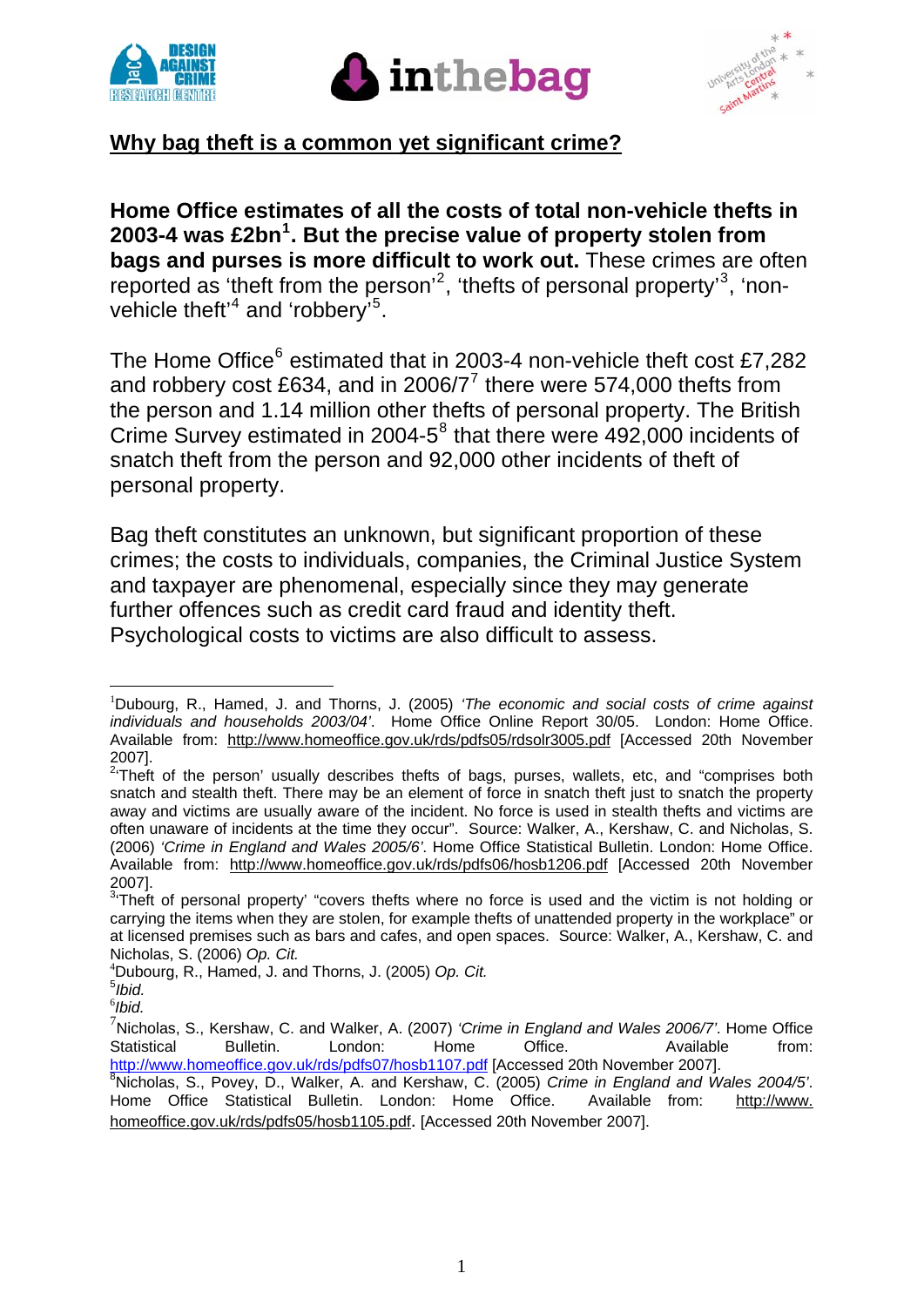





Estimates of the costs of each crime of 'theft from the person' is based on the idea that each bag theft costs the victim at least £80 in terms of the value of personal items lost $9$ . Of course, this figure does not include estimated cost of policing, or the subsequent cost to the criminal justice system of prosecuting criminals if they are caught. Nor does it include estimates of the cost of personal time to individual victims who lose not only their belongings but often time off work canceling credit cards or suspending mobile phone accounts, or even arranging for new door locks to be fitted or shopping for replacement items such as phones, bags and purses.

An additional problem is the losses notched up on stolen cards where clever thieves, even after the cards have been reported stolen and supposedly 'cancelled' by victims, seem to manage to spend someoneelse's money in foreign countries or over the internet. In Britain in 2006 such credit fraud has been estimated as costing the industry 68.4 million $10<sub>10</sub>$  $10<sub>10</sub>$ .

We think the figures from most recent British Crime Survey account of losses to the victim of £80 per bag theft are actually quite conservative.

The Capital Link Partnership who was based in Covent Garden, London, ten years ago, estimated that the total cost of bag theft in 1997 was £22 million and this was assessed based on crimes from *just three streets* in the area of Covent Garden they surveyed $11$ .

Their account might seem overstated, but they argued that other factors must be accounted for, namely: the spend on stolen credit cards; the costs of police time following up enquiries; the costs to the Criminal Justice System if police were successful in locating thieves; costs to the community; costs to the venue where the bag was stolen (who lose staff time and sometimes their reputation); and costs to the victim.

<span id="page-1-0"></span><sup>1</sup> 9 Home Office (2007) *'Crime in England and Wales 2005/06: Supplementary Tables: Nature of*  burglary, theft, criminal damage, vehicle and violent crime' (Table 3.05). Available from:<br>http://www.homeoffice.gov.uk/rds/crimeew0506.tables.byv.html#personaltheft [Accessed 20<sup>th</sup>] http://www.homeoffice.gov.uk/rds/crimeew0506\_tables\_bvv.html#personaltheft [Accessed November 2007]

<span id="page-1-1"></span><sup>10</sup>APACS (2007) *'Fraud: The Facts'* [online]. London: APACS. Available at: http://www.apacs.org. uk/resources\_publications/documents/FraudtheFacts2007.pdf [Accessed 20<sup>th</sup> November 2007].<br><sup>11</sup>Report by James Cooke/Capital Link, *'Handluggage Theft – The Hidden Costs'*, Piccadilly Circus –

<span id="page-1-2"></span>Leicester Square – Covent Garden, June 1998, p.1 (unpublished).